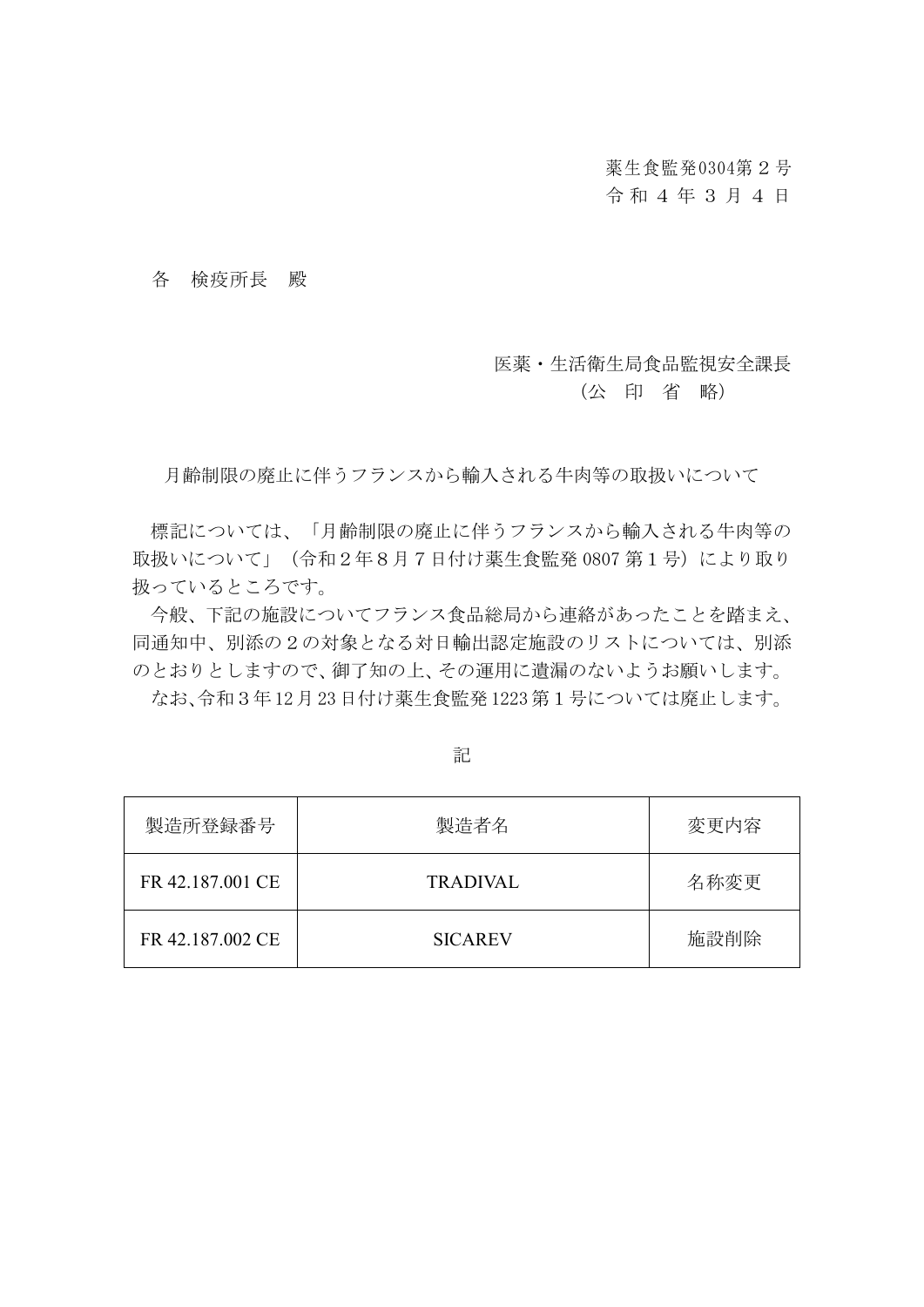| $N^{\circ}$ agrément /<br>Approval number | Raison sociale- dénomination commerciale<br>/Company name -Trademark | Adresse / Address                                                | libellé autorisation<br>$(pays$ tiers) / Type of<br>authorisation |
|-------------------------------------------|----------------------------------------------------------------------|------------------------------------------------------------------|-------------------------------------------------------------------|
| FR 03.094.007 CE                          | CONVIVIAL                                                            | ZI DE VICHY-RHUE 03300 CREUZIER LE VIEUX                         | CUTTING,<br><b>COLDSTORE</b>                                      |
| FR 03.185.002 CE                          | <b>ETABLISSEMENTS PUIGRENIER</b>                                     | 18 RUE BENOIST D AZY 03100 MONTLUCON                             | <b>SLAUGHTER</b>                                                  |
| FR 03.185.005 CE                          | <b>ETABLISSEMENTS PUIGRENIER</b>                                     | 72 AV DE L EUROPE 03100 MONTLUCON                                | <b>CUTTING.</b><br><b>COLDSTORE</b>                               |
| FR 03.185.038 CE                          | IETABLISSEMENTS PUIGRENIER                                           | ALL GILBERT TALBOURDEAU<br>03100 MONTLUCON                       | CUTTING,<br><b>COLDSTORE</b><br>SLAUGHTER.                        |
| IFR 03.315.001 CE                         | <b>SOCOPA VIANDES</b>                                                | RTE DE COSNE<br>03430 VILLEFRANCHE D'ALLIER                      | CUTTING,<br>COLDSTORE,<br>PROCESSING,<br>HASH                     |
| FR 12.241.001 CE                          | ADR STE D'EXPL. GEST ABATTOIR DIST<br><b>RODEZ</b>                   | ZI ARSAC 12850 SAINTE RADEGONDE                                  | <b>SLAUGHTER</b>                                                  |
| FR 12.241.013 CE                          | ARCADIE SUD OUEST                                                    | ABATTOIR ZI D'ARSAC 12850 SAINTE<br>RADEGONDE                    | <b>CUTTING</b>                                                    |
| FR 14.137.065 CE                          | ENTREPOTS GODFROY                                                    | ZONE INDUSTRIELLE RUE DE L AVENIR 14650<br>CARPIQUET             | <b>COLDSTORE</b>                                                  |
| FR 14.167.071 CE                          | <b>ENTREPOTS GODFROY</b>                                             | ZAC DU PLATEAU AV DU PAYS DE<br>CAEN 14460 COLOMBELLES           | <b>COLDSTORE</b>                                                  |
| FR 14.437.065 CE                          | <b>SOFRINO</b>                                                       | <b>QUAI CALIX 14120 MONDEVILLE</b>                               | COLDSTORE                                                         |
| FR 14.654.010 CE                          | <b>ENTREPRISE VIANDES ABATTAGES</b>                                  | ABATTOIRS 14170 SAINT PIERRE SUR DIVES                           | SLAUGHTER.<br><b>CUTTING</b>                                      |
| FR 14.752.010 CE                          | ELIVIA VILLERS BOCAGE                                                | RTE D'EPINAY BP 38 14310 VILLERS BOCAGE                          | SLAUGHTER,<br><b>CUTTING</b>                                      |
| FR 14.752.065 CE                          | <b>SOFRINO</b>                                                       | CENTRE D'ABATTAGE 14310<br><b>VILLERS BOCAGE</b>                 | <b>COLDSTORE</b>                                                  |
| FR 18.033.033 CE                          | ETABLISSEMENTS PUIGRENIER                                            | ZI N°2 LES GRANDS DANJONS 2 ALL EVARISTE<br>GALOIS 18000 BOURGES | CUTTING,<br>COLDSTORE.<br>PROCESSING,<br><b>HASH</b>              |
| FR 19.010.005 CE                          | SOL                                                                  | L'HOSPITAL 19400 ARGENTAT                                        | <b>SLAUGHTER</b>                                                  |
| IFR 19.073.002 CE                         | <b>CHARAL</b>                                                        | RUE DE TRA LE BOS 19300 EGLETONS                                 | SLAUGHTER,<br><b>CUTTING</b>                                      |
| FR 19.073.007 CE                          | <b>FAUGERE VIANDES</b>                                               | ABATTOIR RUE DE TRA LE BOS<br>19300 EGLETONS                     | <b>CUTTING</b>                                                    |
| FR 19.246.001 CE                          | SOCIETE D'ABATTAGE DE LA CORREZE                                     | ZONE D AMENAGEMENT CONCERTE DE LA NAU<br>19240 ST VIANCE         | SLAUGHTER,<br><b>CUTTING</b>                                      |
| FR 19.275.001 CE                          | GROUPT USAGERS DE L'ABATTOIR D'<br>USSEL                             | RUE DU MOULIN DU PEUCH 19200 USSEL                               | <b>SLAUGHTER</b>                                                  |
| FR 22.046.001 CE                          | <b>KERMENE</b>                                                       | LE PEREY 22330 SAINT JACUT DU MENE                               | SLAUGHTER,<br>CUTTING,<br>COLDSTORE                               |
| FR 22.067.001 CE                          | SOCOPA VIANDES                                                       | ZONE INDUSTRIELLE 22200 GRACES                                   | SLAUGHTER,<br><b>CUTTING</b>                                      |
| FR 22.136.004 CE                          | STEF LOGISTIQUE BRETAGNE SUD                                         | CALLOUET 22600 LOUDEAC                                           | COLDSTORE                                                         |
| FR 22.136.005 CE                          | STEF LOGISTIQUE BRETAGNE SUD                                         | BD DES PEUPLIERS 22600 LOUDEAC                                   | <b>COLDSTORE</b>                                                  |
| FR 22.225.002 CE                          | STEF LOGISTIQUE BRETAGNE NORD -<br><b>STEF</b>                       | 13 ZI DE KERPRAT 22970 PLOUMAGOAR                                | COLDSTORE                                                         |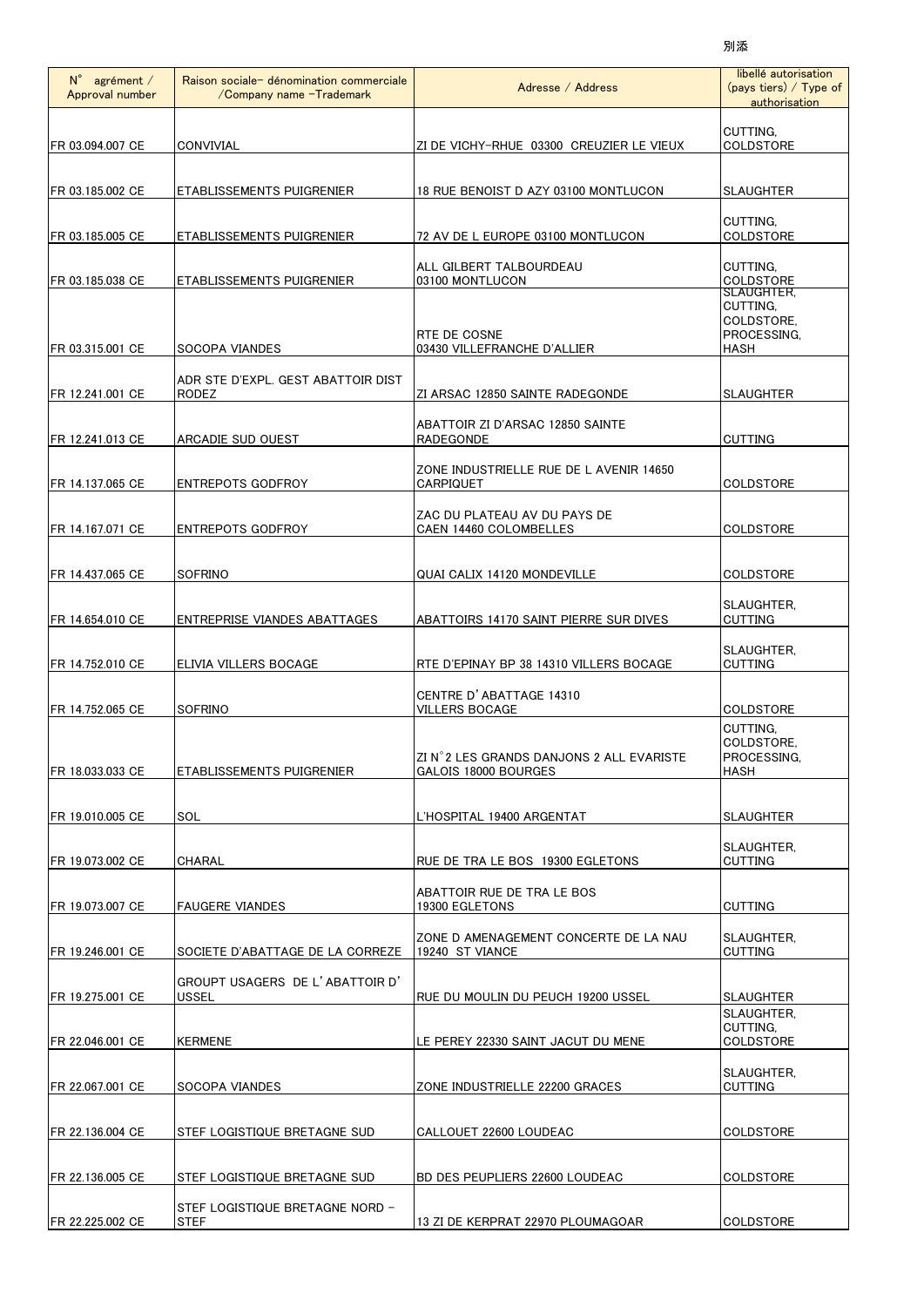| $N^{\circ}$ agrément /<br>Approval number | Raison sociale- dénomination commerciale<br>/Company name -Trademark | Adresse / Address                                                                  | libellé autorisation<br>$(pays$ tiers) / Type of<br>authorisation |
|-------------------------------------------|----------------------------------------------------------------------|------------------------------------------------------------------------------------|-------------------------------------------------------------------|
| FR 22.371.001 CE                          | SOCIETE VITREENNE D'ABATTAGE                                         | ZA LES GABORIAUX 22230 TREMOREL                                                    | SLAUGHTER,<br>CUTTING,<br><b>COLDSTORE</b>                        |
| FR 22.389.005 CE                          | STEF LOGISTIQUE BRETAGNE NORD -<br>STEF                              | ZI DU MOULIN A VENT RUE JEAN MONNET 22120<br>YFFINIAC                              | COLDSTORE                                                         |
| FR 24.053.001 CE                          | <b>SOBEVAL</b>                                                       | ZONE INDUSTRIELLE AV LOUIS LESCURE 24750<br><b>BOULAZAC</b>                        | SLAUGHTER,<br><b>CUTTING</b>                                      |
| FR 26.347.022 CE                          | <b>SAVIEL FRANCE</b>                                                 | AV DES GRANDS CRUS 26600 TAIN L'HERMITAGE                                          | <b>CUTTING</b>                                                    |
| FR 29.233.001 CE                          | <b>GROUPE BIGARD</b>                                                 | KERGOSTIOU BP 53 29300 QUIMPERLE                                                   | SLAUGHTER.<br>CUTTING,<br>COLDSTORE                               |
| FR 31.080.001 CE                          | SOC D'EXPLOITATION ABATTOIRS<br><b>BOULONNAIS</b>                    | ROUTE D AUCH 31350 BOULOGNE SUR GESSE                                              | <b>SLAUGHTER</b>                                                  |
| FR 33.036.002 CE                          | SOCIETE BAZADAISE D ABATTAGE                                         | ROUTE DE GRIGNOLS 33430 BAZAS                                                      | <b>SLAUGHTER</b>                                                  |
| FR 33.036.008 CE                          | SOCIETE BAZADAISE DE DECOUPE                                         | RTE DE GRIGNOLS 33430 BAZAS                                                        | <b>CUTTING</b>                                                    |
| FR 33.178.001 CE                          | S.E NEGOCE                                                           | 1 LD GRAND PITRES 33430 GAJAC                                                      | CUTTING,<br>COLDSTORE                                             |
|                                           |                                                                      |                                                                                    | SLAUGHTER.<br>CUTTING.                                            |
| FR 35.004.001 CE                          | AIM ANTRAIN<br>TENDRIADE - TENDRIADE                                 | 26 AV KLEBER 35560 ANTRAIN                                                         | <b>COLDSTORE</b><br>SLAUGHTER.                                    |
| FR 35.068.002 CE                          | CHATEAUBOURG                                                         | 22 A RUE JOLIOT CURIE 35220 CHATEAUBOURG<br>LA MARE GAUCHER 16 RUE JEAN BART 35340 | <b>CUTTING</b><br>SLAUGHTER,<br>CUTTING,                          |
| FR 35.152.001 CE                          | SOCIETE VITREENNE D'ABATTAGE                                         | LIFFRE<br>ZA DE MIVOIE RUE EMILE SOUVESTRE 35136 SAINT                             | <b>COLDSTORE</b>                                                  |
| FR 35.281.015 CE                          | <b>BRETAGNE EXPRESS</b>                                              | JACQUES DE LA LANDE<br>ZONE AGRO ALIMENTAIRE 20 RUE DU LT COL                      | <b>COLDSTORE</b><br>SLAUGHTER,<br>CUTTING,                        |
| FR 35.353.003 CE                          | ETABLISSEMENTS JEAN CHAPIN                                           | DUBOIS BP 7211 35132 RENNES CEDEX                                                  | <b>COLDSTORE</b><br>SLAUGHTER.<br>CUTTING,                        |
| FR 35.360.005 CE                          | SOCIETE VITREENNE D'ABATTAGE                                         | RUE VICTOR BALTARD 35500 VITRE                                                     | <b>COLDSTORE</b>                                                  |
| FR 38.401.001 CE                          | <b>CHARVERON FRERES</b>                                              | 623 RTE DE LYON 38110 SAINT JEAN DE SOUDAIN                                        | <b>SLAUGHTER</b>                                                  |
| FR 38.401.003 CE                          | <b>CHARVERON FRERES</b>                                              | 623 RTE DE LYON 38110 SAINT JEAN DE SOUDAIN                                        | <b>CUTTING</b>                                                    |
| FR 42.094.001 CE                          | SOCIETE FOREZIENNE D'ABATTAGE                                        | 58 RUE DE LA LOIRE 42110 FEURS                                                     | <b>SLAUGHTER</b>                                                  |
| FR 42.094.002 CE                          | DEVEILLE SAS                                                         | RN82 PONT VACHER 42110 FEURS                                                       | <b>CUTTING</b>                                                    |
| FR 42.187.001 CE                          | <b>TRADIVAL</b>                                                      | 197 RTE DE CHARLIEU 42300 ROANNE                                                   | <b>SLAUGHTER</b><br><b>CUTTING</b>                                |
| FR 42.187.006 CE                          | <b>SA DESPIERRES</b>                                                 | 5 A 7 5 AV DU POLYGONE 42300 ROANNE                                                | <b>CUTTING</b>                                                    |
| FR 42.305.002 CE                          | LA STEPHANOISE D'ABATTAGE                                            | POLE DE LA VIANDE 257 ALL DE LA HALLE 42350 LA<br>TALAUDIERE                       | <b>SLAUGHTER</b>                                                  |
| FR 44.036.001CE                           | SOC VIOL FRERES                                                      | CASTEL VIANDES AV QUENTIN MIGLIORETTI 44110<br>CHATEAUBRIANT                       | SLAUGHTER.<br><b>CUTTING</b>                                      |
| FR 44.138.001CE                           | TRACE & GO                                                           | ZONE II PARC D ACTIVITES L OSERAYE 44390<br><b>PUCEUL</b>                          | COLDSTORE                                                         |
| FR 46.251.001 CE                          | REGIE AUTONOME ABATTOIR SAINT<br>CERE                                | RTE DE GRAMAT 46400 SAINT CERE                                                     | <b>SLAUGHTER</b>                                                  |
| FR 47.323.430 CE                          | L'ABATTOIR 47                                                        | ABATTOIRS ZONE INDUSTRIELLE DE LA BARBIERE<br>47300 VILLENEUVE SUR LOT             | <b>SLAUGHTER</b>                                                  |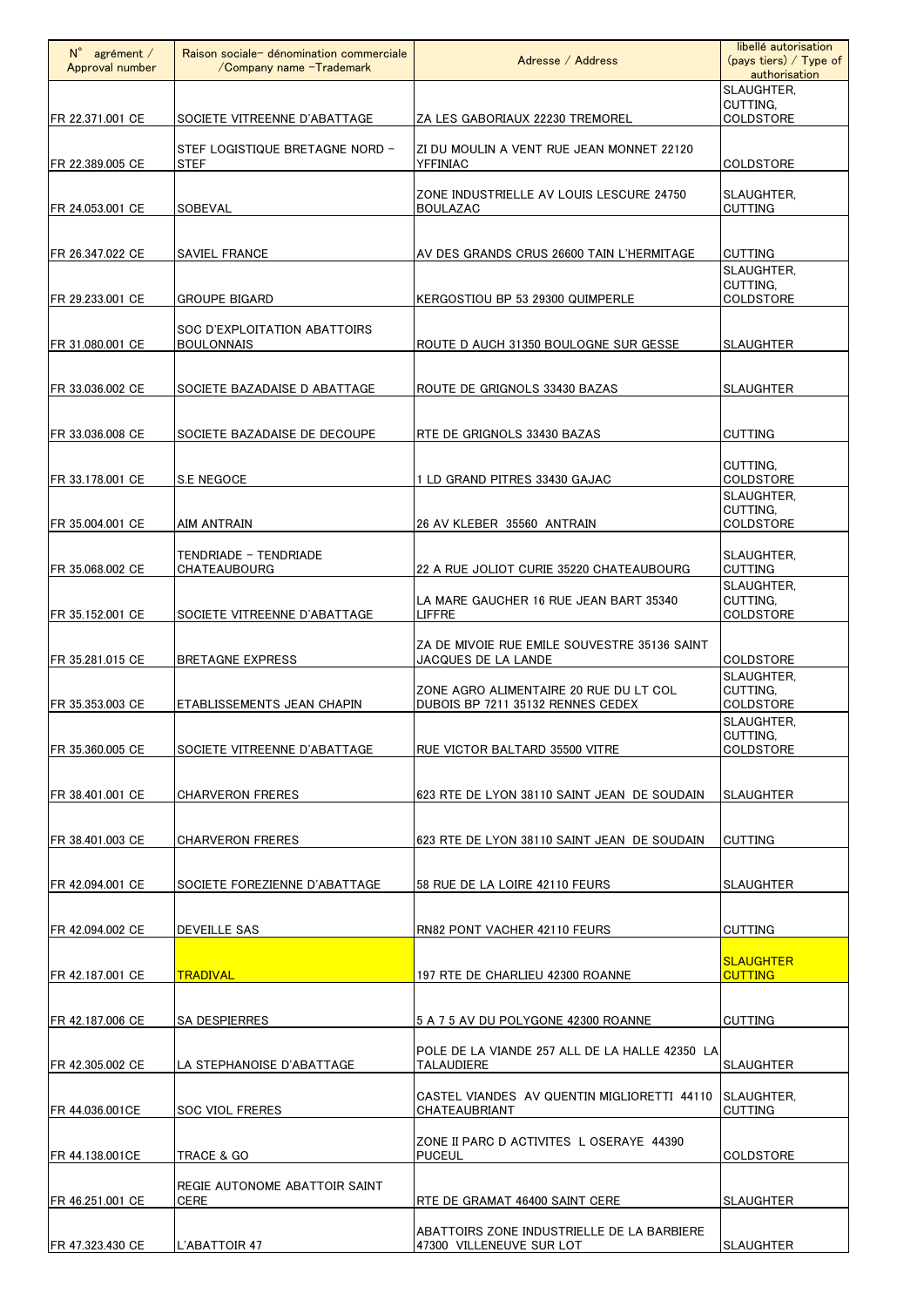| $N^{\circ}$ agrément /<br>Approval number | Raison sociale- dénomination commerciale<br>/Company name -Trademark | Adresse / Address                                                          | libellé autorisation<br>$(pays$ tiers) / Type of<br>authorisation |
|-------------------------------------------|----------------------------------------------------------------------|----------------------------------------------------------------------------|-------------------------------------------------------------------|
| FR 48.005.001 CE                          | ABATTOIRS DU GEVAUDAN                                                | IMPASSE DU GEANT 48100 ANTRENAS                                            | <b>SLAUGHTER</b>                                                  |
| FR 48.005.003 CE                          | SA LANGUEDOC LOZERE VIANDE                                           | 3 IMP DU GEANT AV DE LA MERIDIENNE 48100<br><b>ANTRENAS</b>                | <b>CUTTING</b>                                                    |
| FR 48.039.001 CE                          | SA LANGUEDOC LOZERE VIANDE                                           | PARC D'ACTIVITES DES PLAINES 48230 CHANAC                                  | <b>CUTTING</b><br>SLAUGHTER.<br>CUTTING.                          |
| FR 49.099.002 CE                          | CHARAL                                                               | 1 PL JEAN CHAVEL 49300 CHOLET                                              | COLDSTORE.<br>PROCESSING,<br><b>HASH</b>                          |
| FR 49.176.001 CE                          | ELIVIA LE LION                                                       | RTE DE GREZ NEUVILLE - ZI LA COUDERE 49220<br>LE LION D'ANGERS             | SLAUGHTER.<br><b>CUTTING</b>                                      |
| FR 49.176.002 CE                          | SOFRILOIRE                                                           | ZONE INDUSTRIELLE DE LA COUDERE RUE DU<br>CHATELIER 49220 LE LION D'ANGERS | <b>COLDSTORE</b>                                                  |
| FR 50.147.002 CE                          | SOCOPA VIANDES                                                       | RUE DU BOCAGE 50200 COUTANCES                                              | SLAUGHTER.<br><b>CUTTING</b>                                      |
| FR 50.147.003 CE                          | <b>SOFRINO</b>                                                       | RUE DES ABATTOIRS 50200 COUTANCES                                          | COLDSTORE                                                         |
| FR 51.649.001 CE                          | <b>GROUPE BIGARD</b>                                                 | ABATTOIRS ZONE INDUSTRIELLE RUE BOIS<br><b>GUILLAUME 51300 MAROLLES</b>    | SLAUGHTER,<br>CUTTING.<br><b>COLDSTORE</b>                        |
| FR 55.043.011 CE                          | <b>SABEST</b>                                                        | RUE LUCIEN NAMIN                                                           | SLAUGHTER,<br><b>CUTTING</b>                                      |
| FR 56.057.003 CE                          | <b>ETABLISSEMENTS MONFORT</b>                                        | ZI DU PONT MIN 56320 LE FAOUET                                             | CUTTING.<br>PROCESSING.<br><b>HASH</b>                            |
| FR 56.121.183 CE                          | STEF LOGISTIQUE BRETAGNE SUD                                         | QUAI DE COROMANDEL 56100 LORIENT                                           | <b>COLDSTORE</b>                                                  |
| FR 56.126.005 CE                          | <b>TRACE EXPORT</b>                                                  | 1 RUE DES MIMOSAS 56130 MARZAN                                             | <b>COLDSTORE</b>                                                  |
| FR 56.178.005 CE                          | STEF LOGISTIQUE BRETAGNE SUD -<br><b>STEF</b>                        | R HELENE ET VICTOR BAC ZONE INDUSTRIELLE<br>56300 PONTIVY                  | <b>COLDSTORE</b>                                                  |
| FR 56.246.004 CE                          | STEF LOGISTIQUE BRETAGNE SUD -<br><b>STEF</b>                        | ZONE INDUSTRIELLE LE SOURN RUE CHARLES LE<br>TELLIER 56300 LE SOURN        | <b>COLDSTORE</b>                                                  |
| FR 57.463.001 CE                          | CHARAL                                                               | NOUVEAU PORT DE METZ RUE DU TROU AUX<br>SERPENTS 57050 METZ                | SLAUGHTER.<br><b>CUTTING</b>                                      |
| FR 59.225.104 CE                          | <b>GROUPE BIGARD</b>                                                 | ZI GREVAUX LES GUIDES RUE DANIEL GAILLARD<br>59750 FEIGNIES                | SLAUGHTER.<br>CUTTING.<br><b>COLDSTORE</b>                        |
| FR 61.138.001 CE                          | SOCOPA VIANDES                                                       | LES ABATTOIRS BEAUMONT 61230 CROISILLES                                    | SLAUGHTER.<br><b>CUTTING</b>                                      |
| FR 61.169.002 CE                          | CHARAL                                                               | 370 RUE DE L AGRICULTURE BP 2 61100 FLERS                                  | CUTTING.<br>COLDSTORE.<br>PROCESSING,<br>HASH                     |
| FR 61.181.003 CE                          | SOFRINO                                                              | 61230 GACE                                                                 | <b>COLDSTORE</b>                                                  |
| FR 61.474.011 CE                          | <b>SOFRINO</b>                                                       | RUE DE L EGLISE 61310 SILLY EN GOUFFERN                                    | <b>COLDSTORE</b>                                                  |
| FR 64.024.005 CE                          | ARCADIE SUD OUEST                                                    | ABATTOIRS DU DISTRICT RUE DU LAZARET 64600<br>ANGLET                       | SLAUGHTER.<br>CUTTING.<br><b>COLDSTORE</b>                        |
| FR 71.157.028 CE                          | GROUPE BIGARD                                                        | ZA LA CHARBONNIERE 71480 CUISEAUX                                          | SLAUGHTER.<br>CUTTING.<br><b>COLDSTORE</b>                        |
| FR 71.342.001 CE                          | CHAROLLAIS VIANDES                                                   | ZA CHAMP BOSSU 71600 PARAY LE MONIAL                                       | SLAUGHTER.<br><b>CUTTING</b>                                      |
| FR 72.003.568 CE                          | STEF LOGISTIQUE PAYS DE LOIRE                                        | MONNE 72700 ALLONNES                                                       | <b>COLDSTORE</b>                                                  |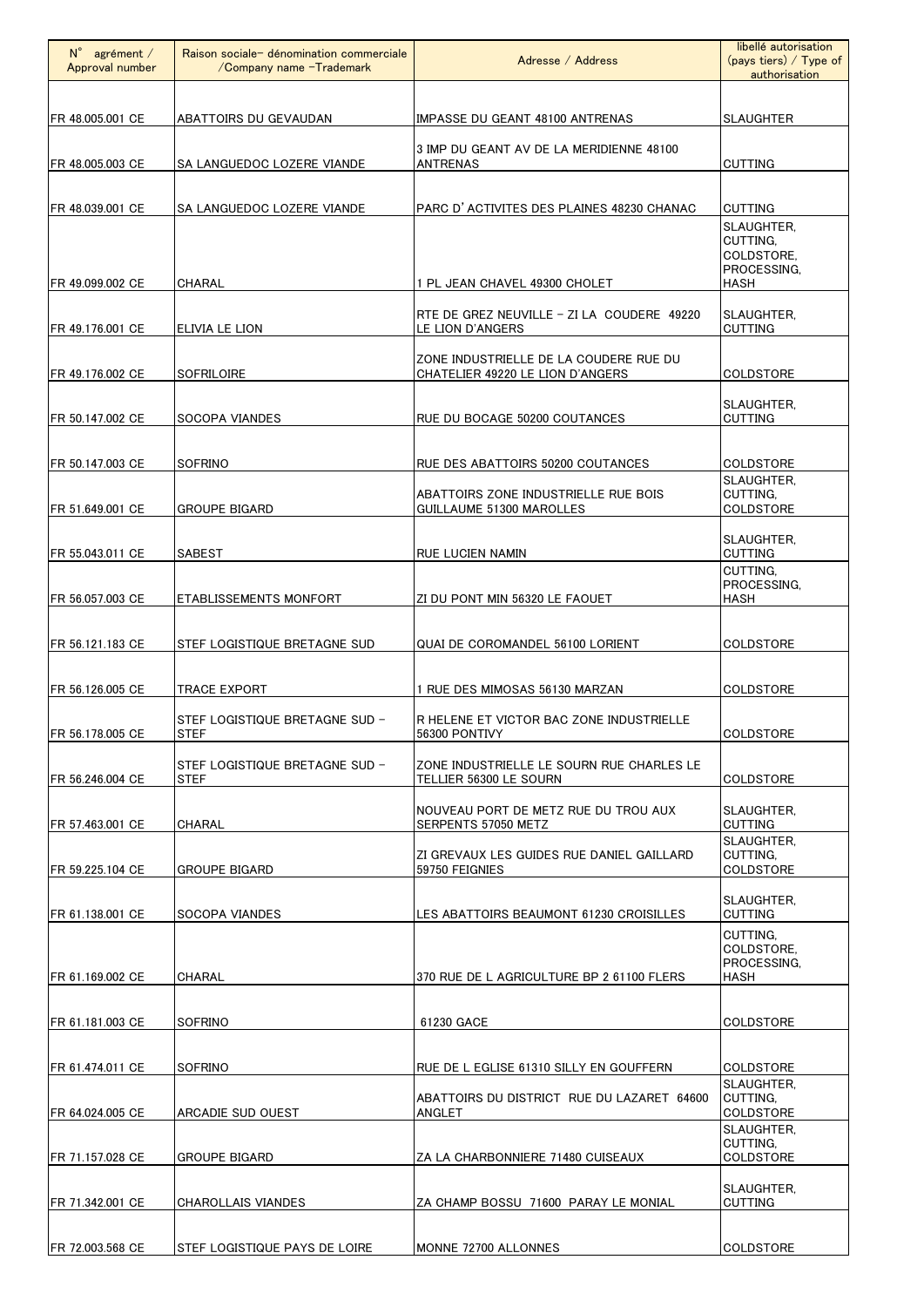| $N^{\circ}$ agrément /<br>Approval number | Raison sociale- dénomination commerciale<br>/Company name -Trademark | Adresse / Address                                                              | libellé autorisation<br>$(pays$ tiers) / Type of<br>authorisation |
|-------------------------------------------|----------------------------------------------------------------------|--------------------------------------------------------------------------------|-------------------------------------------------------------------|
| FR 72.264.005 CE                          | CHARAL                                                               | AV JEAN MONNET 72300 SABLE SUR SARTHE                                          | SLAUGHTER.<br><b>CUTTING</b>                                      |
| FR 76.305.013 CE                          | CAP GEL - CAP GEL                                                    | PARC FRIGO RTE DES MARAIS 76700 GONFREVILLE<br>L'ORCHER                        | <b>COLDSTORE</b>                                                  |
| FR 76.351.104 CE                          | SEAFRIGO LOGISTIQUE                                                  | RUE DU PONT VII 76600 LE HAVRE                                                 | <b>COLDSTORE</b>                                                  |
| FR 76.540.024 CE                          | <b>GROSDOIT</b>                                                      | GROSDOIT MIN AV DU CDT BERNARD BICHERAY<br>76000 ROUEN                         | COLDSTORE                                                         |
| FR 79.049.002 CE                          | COVI                                                                 | BD DU MARECHAL FOCH 79300 BRESSUIRE                                            | <b>PROCESSING</b>                                                 |
| FR 79.080.005 CE                          | SOC ABATTAGE BRESSANDIERE<br>PARTHENAY                               | LD LES BRANDES DE LA FOYE ZAC DE LA<br>BRESSANDIERE 79200 CHATILLON SUR THOUET | <b>SLAUGHTER</b>                                                  |
| FR 79.202.021 CE                          | SOC DES VIANDES DES ELEVEURS<br>PARTHENAY                            | 11 RUE MARCEL BEAU 79200 PARTHENAY                                             | <b>CUTTING</b>                                                    |
| FR 79.246.002 CE                          | COOPERL ARC ATLANTIQUE                                               | ZI DE VERDEIL 79800 SAINTE EANNE                                               | SLAUGHTER.<br><b>CUTTING</b>                                      |
| FR 81.065.001 CE                          | <b>GROUPE BIGARD - ABATTOIR DE</b><br><b>CASTRES</b>                 | LE VERDIER DE SAINT PALAIS 42 RUE LUDOVIC<br>JULIEN 81100 CASTRES              | <b>SLAUGHTER,</b><br><b>CUTTING</b><br><b>COLDSTORE</b>           |
| FR 82.037.004 CE                          | <b>CODEVIA</b>                                                       | 388 IMP DE MEAUX 82300 CAUSSADE                                                | <b>SLAUGHTER</b>                                                  |
| FR 82.037.006 CE                          | <b>CODEVIA</b>                                                       | ZONE INDUSTRIELLE DE MEAUX 91 RTE DE<br>REALVILLE 82300 CAUSSADE               | <b>CUTTING</b>                                                    |
| FR 85.059.002 CE                          | CHARAL                                                               | CHE DU FIEF TARDIF BP 19 85120 LA<br>CHATAIGNERAIE                             | SLAUGHTER.<br><b>CUTTING</b>                                      |
| FR 85.059.005 CE                          | <b>SOFRICA</b>                                                       | CHEMIN DU FIEF TARDIF 85120 LA CHATAIGNERAIE                                   | <b>COLDSTORE</b>                                                  |
| FR 85.151.001 CE                          | O' GUSTE                                                             | 564 RUE DE LA LOUSIERE 85290 MORTAGNE-<br><b>SURSEVRE</b>                      | <b>CUTTING</b>                                                    |
| FR 85.191.003 CE                          | <b>SOFRICA</b>                                                       | ZI DES AJONCS 85000 LA ROCHE SUR YON                                           | COLDSTORE                                                         |
| FR 85.191.004 CE                          | <b>SOCOPA VIANDES</b>                                                | ZA LES AJONCS RTE DE CHOLET 85000 LA ROCHE<br><b>SUR YON</b>                   | <b>ISLAUGHTER.</b><br><b>CUTTING</b>                              |
| FR 87.011.001 CE                          | <b>LIMOVIN SAS</b>                                                   | LES COUCHETS 87300 BELLAC                                                      | <b>SLAUGHTER</b>                                                  |
| FR 87.014.002 CE                          | SOMAFER                                                              | ABATTOIRS LA CROIX DU BREUIL BP 72 87250<br><b>BESSINES SUR GARTEMPE</b>       | <b>CUTTING</b>                                                    |
| FR 87.014.032 CE                          | ABATTOIRS DE BESSINES                                                | ABATTOIR LA CROIX DU BREUIL 87250 BESSINES<br><b>SUR GARTEMPE</b>              | <b>SLAUGHTER</b>                                                  |
| FR 87.085.001 CE                          | ABATTOIR DE LIMOGES METROPOLE                                        | 125 RUE DE NEXON 87000 LIMOGES                                                 | SLAUGHTER                                                         |
| FR 87.085.006 CE                          | <b>CENTRE VIANDE FRANCIS</b><br>PLAINEMAISON                         | 18 AVENUE DE L ABATTOIR 87000 LIMOGES                                          | <b>CUTTING</b>                                                    |
| FR 87.085.012 CE                          | <b>STEF TRANSPORT LIMOGES</b>                                        | ANCIENNEMENT ZA NORD 87280 LIMOGES 3 RUE<br>ENZO FERRARI 87000 LIMOGES         | <b>COLDSTORE</b>                                                  |
| FR 88.155.001 CE                          | IELIVIA ETABLISSEMENT MIRECOURT                                      | ZONE FRANCHE AEROPORT SUD LORRAINE RUE DE<br>BOURGOGNE 88500 DOMVALLIER        | SLAUGHTER,<br><b>CUTTING</b>                                      |
| FR 89.257.002 CE                          | FRIGO HUIT MIGENNES                                                  | RUE PAUL BERT 89400 MIGENNES                                                   | <b>COLDSTORE</b>                                                  |
| FR 89.387.009 CE                          | <b>DENAUX</b>                                                        | ZAC LES VAUGUILLETTES II 10 RUE SAINT SAUVEUR<br>DES VIGNES 89100 SENS         | <b>CUTTING</b>                                                    |
| FR 91.027.019 CE                          | BOUCHERIN DU ROUILLON - BOUCHERIE<br>DU ROUILLON                     | 102 AVENUE HENRI DUNANT 91200 ATHIS MONS                                       | <b>CUTTING</b>                                                    |